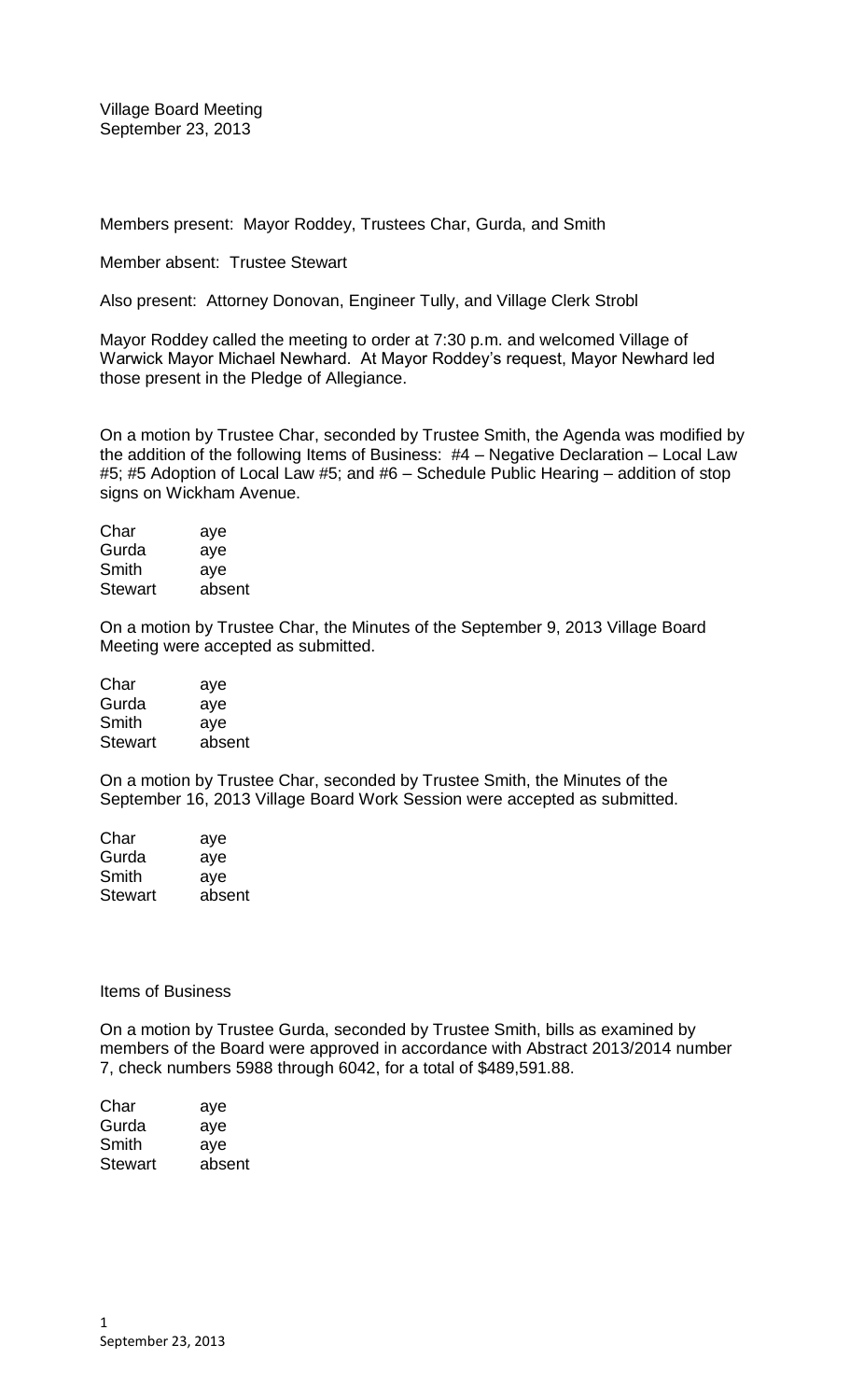Trustee Char moved, and Trustee Smith seconded the following:

The Village of Goshen will institute an 8:00 p.m. to 6:00 a.m. Halloween Curfew for Friday, October 25, 2013 through Friday, November 1, 2013.

| Char           | aye    |
|----------------|--------|
| Gurda          | aye    |
| Smith          | aye    |
| <b>Stewart</b> | absent |

On a motion by Trustee Gurda, seconded by Trustee Smith, the Village Board of the Village of Goshen hereby authorizes the Request for Proposals/Cost Quotes for the repair of its existing 1985 Mack Dump Truck, and sets the bid opening for Monday, October 7, 2013 at 10:00 a.m. at Village Hall, 276 Main Street, Goshen NY.

| Char           | aye    |
|----------------|--------|
| Gurda          | aye    |
| Smith          | aye    |
| <b>Stewart</b> | absent |

On a motion by Trustee Char, seconded by Trustee Smith, the Village Board of the Village of Goshen, as lead agency, hereby issues a negative declaration pursuant to the applicable provisions of the State Environmental Quality Review Act, set forth at 6NYCRR Part 617 *et seq.,* in the action: adoption of Local Law #5 of 2013.

| Char           | aye    |
|----------------|--------|
| Gurda          | aye    |
| Smith          | aye    |
| <b>Stewart</b> | absent |

On a motion by Trustee Smith, seconded by Trustee Gurda, the Board of Trustees of the Village of Goshen hereby adopts Local Law #5 of 2013, a Local Law rezoning several tax map parcels from I (Industrial) to R-3 (Multi-family Residential).

| Char           | aye    |
|----------------|--------|
| Gurda          | aye    |
| Smith          | aye    |
| <b>Stewart</b> | absent |
|                |        |

Mayor Roddey informed the Board about a request from several residents for stop signs on Wickham Avenue at the intersections with Tusten Avenue. Following discussion it was decided that the matter would be tabled for now.